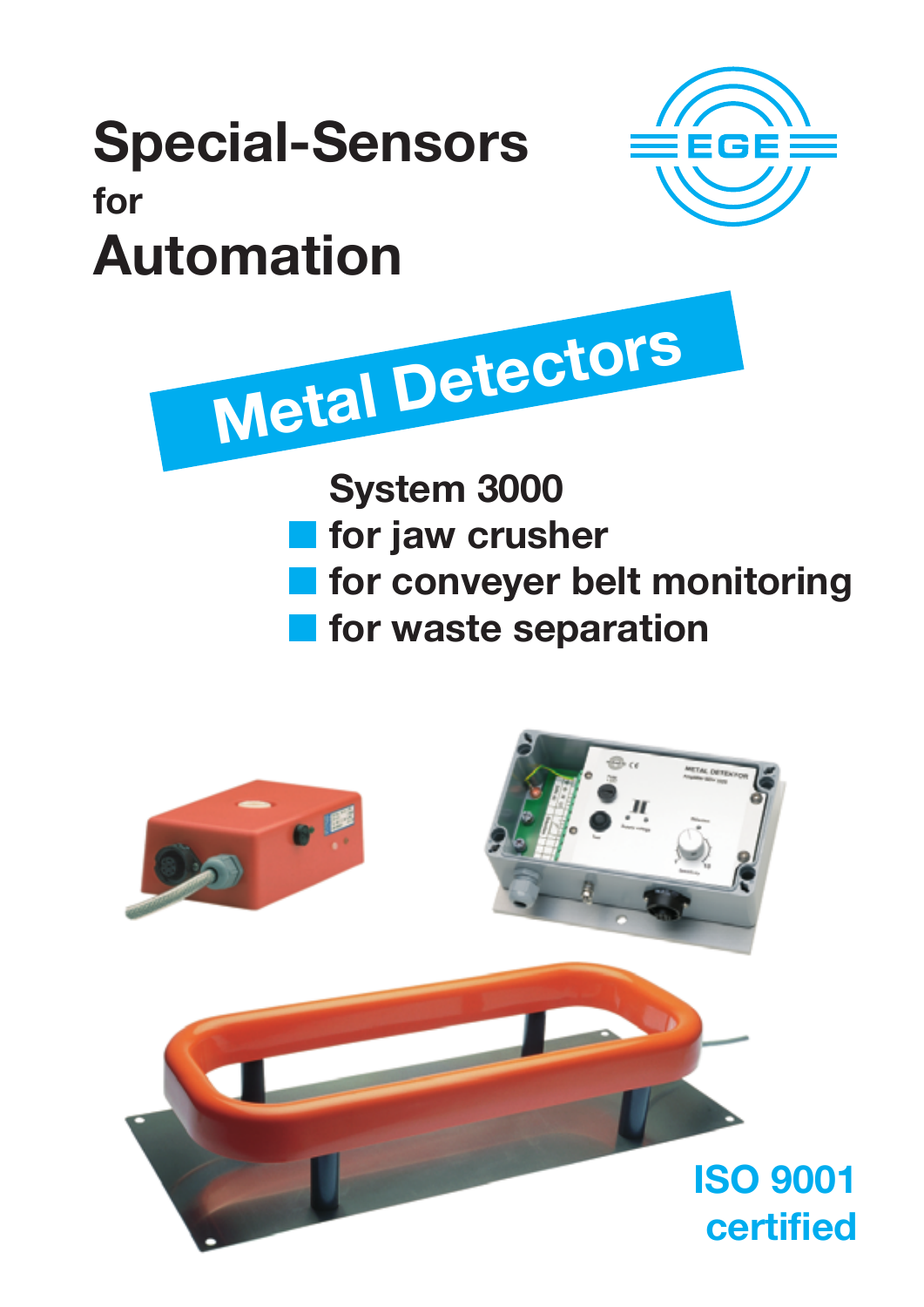## Metal Detectors

## Technology and use

The metal detector System 3000 is designed to detect medium size and larger pieces of metal. The system has a very effective means of adjusting sensitivity. When used with the MU 3300 amplifier, it will respond at the highest level of sensitivity to medium size parts like nails, washers, or pieces of flatware. When used with the MDV amplifier, it will respond only to larger pieces of metal like teeth from an excavator bucket, tools, or metal paneling. If not discovered, these items could destroy stone-crushing machines, vibratory equipment, or wood-chipping machines. When used in this manner, the metal detector is suitable for protecting machinery, whereby smaller parts will not interrupt operation of the equipment. It detects metal during bulk material transport by means of contactless measurement.

The System 3000 consists of an amplifier and an inductive detector coil. The amplifier is equipped with an automatic adjustment regulator that ensures reliable operation even when disturbing metal parts are in close proximity to the detector coil. In addition, the adjustment regulator also ensures that only metal parts that are in motion will be detected.



One of the amplifier's tasks is to process the signals emitted by the metal detector coil and convert them into an electronic pulse. The detector coil generates an electromagnetic field. As soon as a piece of metal passes by the coil, it disturbs that field, resulting in a signal that can be evaluated.

The operator adjusts the metal detector's sensitivity on the potentiometer. The coil's sensitivity is dependent on several factors, including: the coil's environment, the electromagnetic characteristics of the material to be detected, and the speed with which the material is transported.

The MU 3300 amplifier has a self-monitoring function. Any error that appears in the system will activate a separate output relay. The unit's electronics are installed in a robust metal housing that has a window for the functional display.

The MDV 3172 and MDV 3220 amplifier are particularly well suited for use in difficult environments like those that involve dirt, temperature fluctuations, or vibration. These models therefore possesses only the most critical adjustment and display functions.





The detector coils are mounted with PVC columns on an aluminium baseplate that shields the coils from electromagnetic disturbances coming from the substructure. The baseplate simultaneously provides stability. Whenever the operator must arrange the detector coil in the presence of iron structural elements, he can use the aluminium plate to shield the coil.

It is preferable to arrange the detector coils underneath the material transport belts in order to minimize the chance of mechanical damage to the coil. The distance to the belt's transport rollers should be at least equal to the width of a coil. In order to most effectively exploit the metal detector's sensitivity, maintain a metal-free area around the detector coil approximately equal to 1.5 to 2 times the coil diameter.



If the coil is installed in a hanging position above the transport belt, always make sure that no structural parts made of iron are too close to the coil and especially that they do not vibrate. If this cannot be avoided, it will be necessary to reduce the sensitivity. This will consequently reduce the detection distance or may have the result that only large pieces of metal will be detected.

The detector coils have a special 3-meter long cable. If the distance between the detector coil and the amplifier is longer than 3 meters, connect these two units with the KS 031 DS... extension cable. The longest permissible distance is 50 meters. In order to ensure that the system will work properly at that distance, we recommend using the EGE special extension cable.

By using connection box MA 125 two detector coils can operate together with one amplifier MDV.../ MU.... The maximum cable length between one coil and the connection box MA 125 is 3 m.



8.02 EE80612 EGE-Elektronik Spezial-Sensoren GmbH • http://www.ege-elektronik.com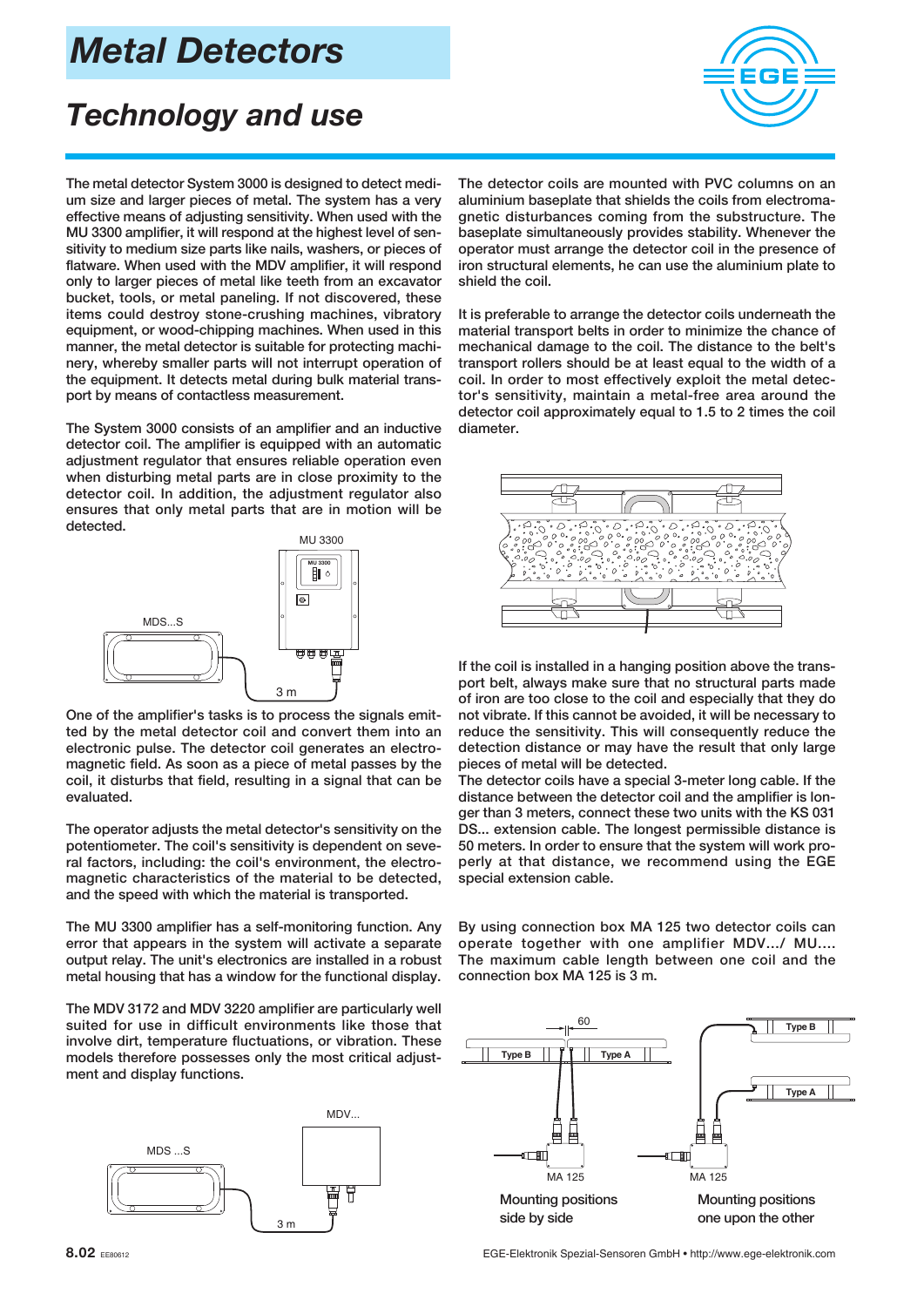## Metal Detectors

## Amplifier for detector coils

#### Series MU

High sensitivity Automatic adaption Self monitoring function Reset function 230 / 115 V AC



| <b>Design</b>                      | <b>MU 3300</b>                                                     |  |  |
|------------------------------------|--------------------------------------------------------------------|--|--|
| <b>Dimensions</b>                  | 240<br>200<br>$\parallel$ @<br>lo<br>O<br>300<br>∣⊚<br>130<br>0000 |  |  |
| ID-No.                             | P81012                                                             |  |  |
| <b>Type</b>                        | <b>MU 3300</b>                                                     |  |  |
| [V]<br><b>Supply voltage</b>       | 230 / 115 AC ±10%                                                  |  |  |
| <b>Current consumption</b><br>[mA] | <60                                                                |  |  |
| Output                             | Relay / Change over contact                                        |  |  |
| Switching voltage<br>[V]           | 250 AC / 220 DC                                                    |  |  |
| <b>Switching current</b><br>[A]    | $\overline{4}$                                                     |  |  |
| Switching power<br>[VA]            | 1000 / 60 ( $\cos \varphi = 1$ )                                   |  |  |
| <b>Ambient temperature</b><br>[°C] | $-20+60$                                                           |  |  |
| Time delay<br>[s]                  | typ. 60                                                            |  |  |
| <b>EMC</b> class                   | $\mathsf{A}$                                                       |  |  |
| [EN 60529]<br>Protection           | IP 65                                                              |  |  |
| <b>Display</b>                     | <b>LED-array</b>                                                   |  |  |
| Housing material                   | <b>Steel</b>                                                       |  |  |
|                                    |                                                                    |  |  |







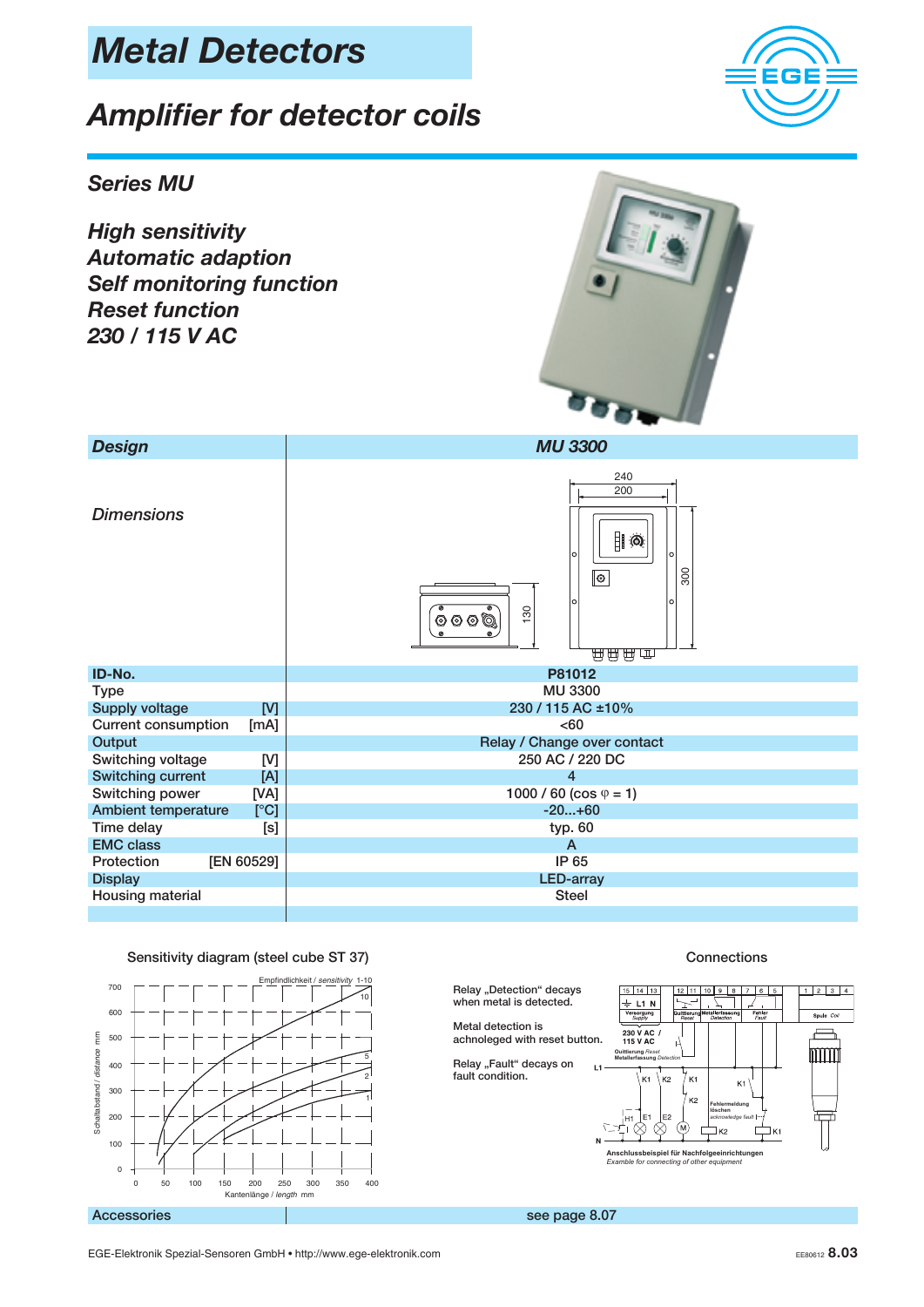## Amplifier for detector coils



#### Series MDV

Automatic regulation adaption Waterproof IP 67 For detector coil with cable plug



| <b>Design</b>                                                                                                                                                                                                                                                         | <b>MDV 3172</b>                                                              |                             |                    |
|-----------------------------------------------------------------------------------------------------------------------------------------------------------------------------------------------------------------------------------------------------------------------|------------------------------------------------------------------------------|-----------------------------|--------------------|
| <b>Dimensions</b>                                                                                                                                                                                                                                                     | 100<br>90<br>b LED<br>$P_{\text{ot}}$<br>$\overline{0}$<br>177<br>b LED<br>⋣ |                             |                    |
| ID-No.                                                                                                                                                                                                                                                                | P81010                                                                       | P81017                      | P81011             |
| <b>Type</b>                                                                                                                                                                                                                                                           | <b>MDV 3172 WR2</b>                                                          | <b>MDV 3172 WR1</b>         | <b>MDV 3172 GR</b> |
| <b>Supply voltage</b><br>[V]                                                                                                                                                                                                                                          | 230 AC ±10%                                                                  | 115 AC ±10%                 | 24 DC ±10%         |
| <b>Current consumption</b><br>[mA]                                                                                                                                                                                                                                    | $20$                                                                         | <60                         | < 100              |
| Output                                                                                                                                                                                                                                                                |                                                                              | Relay / Change over contact |                    |
| Switching voltage<br>[V]                                                                                                                                                                                                                                              |                                                                              | 250 AC / 220 DC             |                    |
| <b>Switching current</b><br>[A]                                                                                                                                                                                                                                       |                                                                              | 1 AC / 2 DC                 |                    |
| [VA]<br>Switching power                                                                                                                                                                                                                                               | 125 VA / 60 W                                                                |                             |                    |
| <b>Ambient temperature</b><br>[°C]                                                                                                                                                                                                                                    | $-25+70$                                                                     |                             |                    |
| <b>EMC</b> class                                                                                                                                                                                                                                                      | A                                                                            |                             |                    |
| Protection<br>[EN 60529]                                                                                                                                                                                                                                              | <b>IP 67</b>                                                                 |                             |                    |
| <b>Display</b>                                                                                                                                                                                                                                                        | <b>LED</b>                                                                   |                             |                    |
| <b>Housing material</b>                                                                                                                                                                                                                                               | <b>PVC</b>                                                                   |                             |                    |
| Connection                                                                                                                                                                                                                                                            | 2 m PVC cable 7x0,5 mm <sup>2</sup>                                          |                             |                    |
|                                                                                                                                                                                                                                                                       |                                                                              |                             |                    |
| Note:<br>The amplifier MDV 3172 has<br>a NO-function. During metal<br>detection, the relay is activa-<br>ted and contact 4-5 is closed<br>(2-5 is open).<br>After switch-on, the contact<br>5-4 is closed for 2 seconds.<br>This can be used for testing<br>purposes. | (1)<br><b>MDV</b><br>$L1(+)$<br>(2)<br>(5)<br>(4)<br>(3)<br>$N(-)$           |                             |                    |

Accessories **Central screw M16x1 (Z00105)** is part of delivery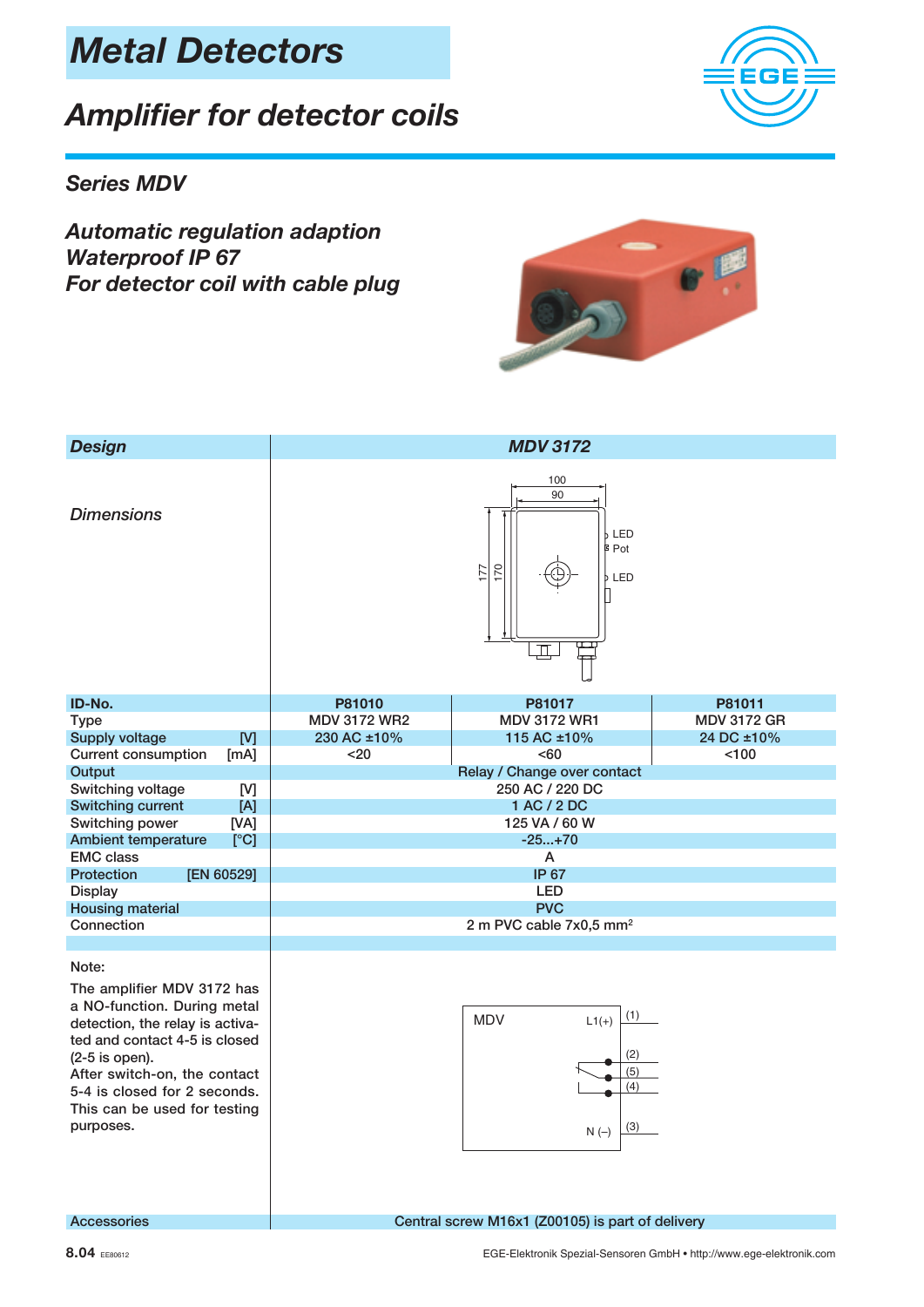## Amplifier for detector coils

#### Series MDV

Automatic regulation adaption Waterproof IP 67 For detector coil with cable plug With sensitivity adjustment knob Test button



it is possible to test the complete function of the

MDV 3220.



(5)  $(4)$ 

(3)

 $N(-)$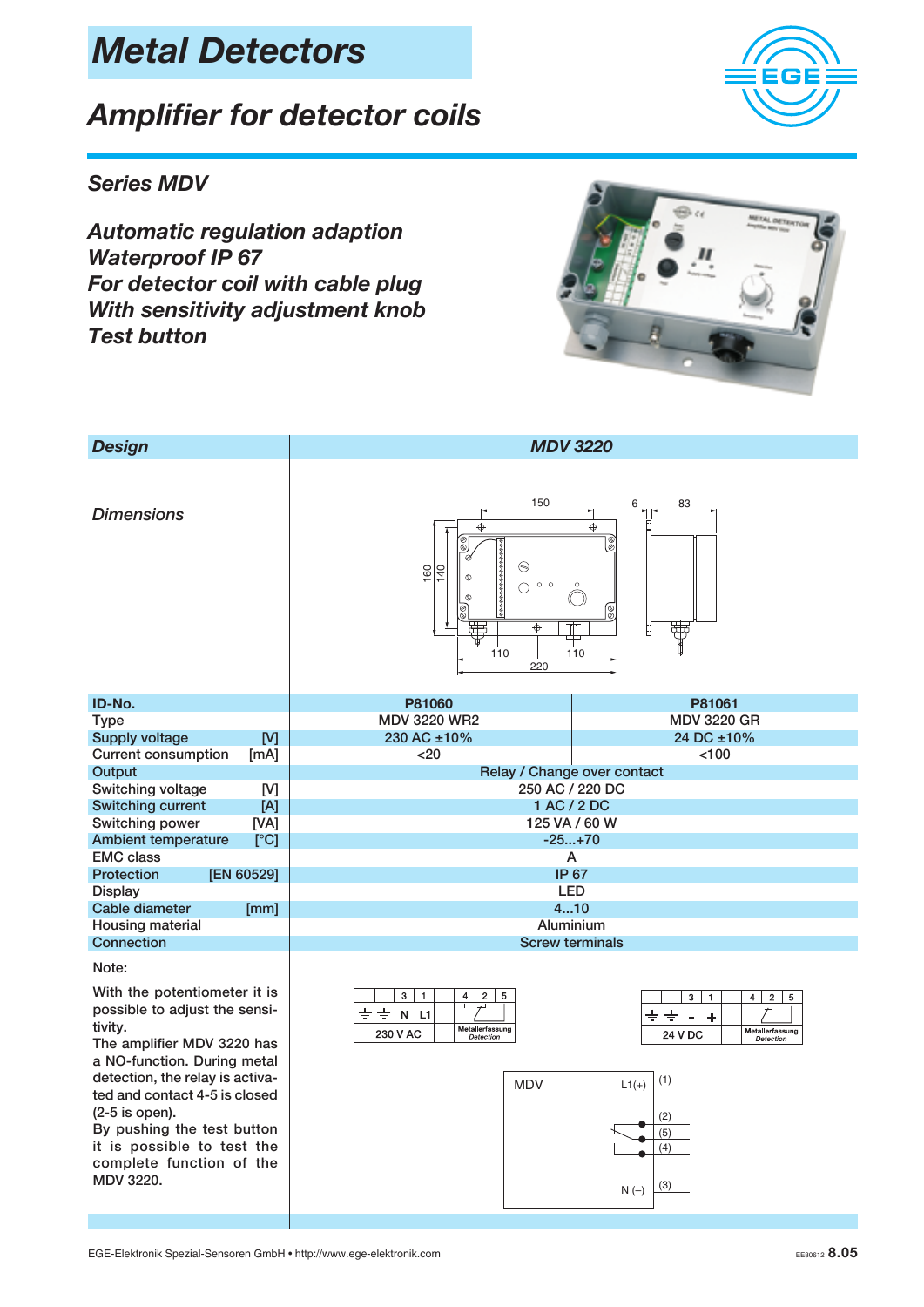## Metal Detectors

### Detector coils

#### Series MDS

Designed for outdoor use Rugged construction Substantially made





Sensitivity diagram (steel cube ST 37)



Note:

When using two detector coils one coil must be coil type A and the other coil type B. The maximum detection width increases up to 1800 mm (see connection box MA 125, page 8.07).

The standard cable length for the connection cable of the detector coil is 3 m. The extension cable type KS031-DS has two plugs, which can connected at the amplifier and also at the detector coil. The maximum lengths of the extension cable is 50 m.

Coils MDS 3065-S (P81007) and MDS 3095-S (P81009) are replaced by MDS 3065-SA (P81054) or MDS 3095-SA (P81056) respectively. The technical and mechanical specifications are unchanged.

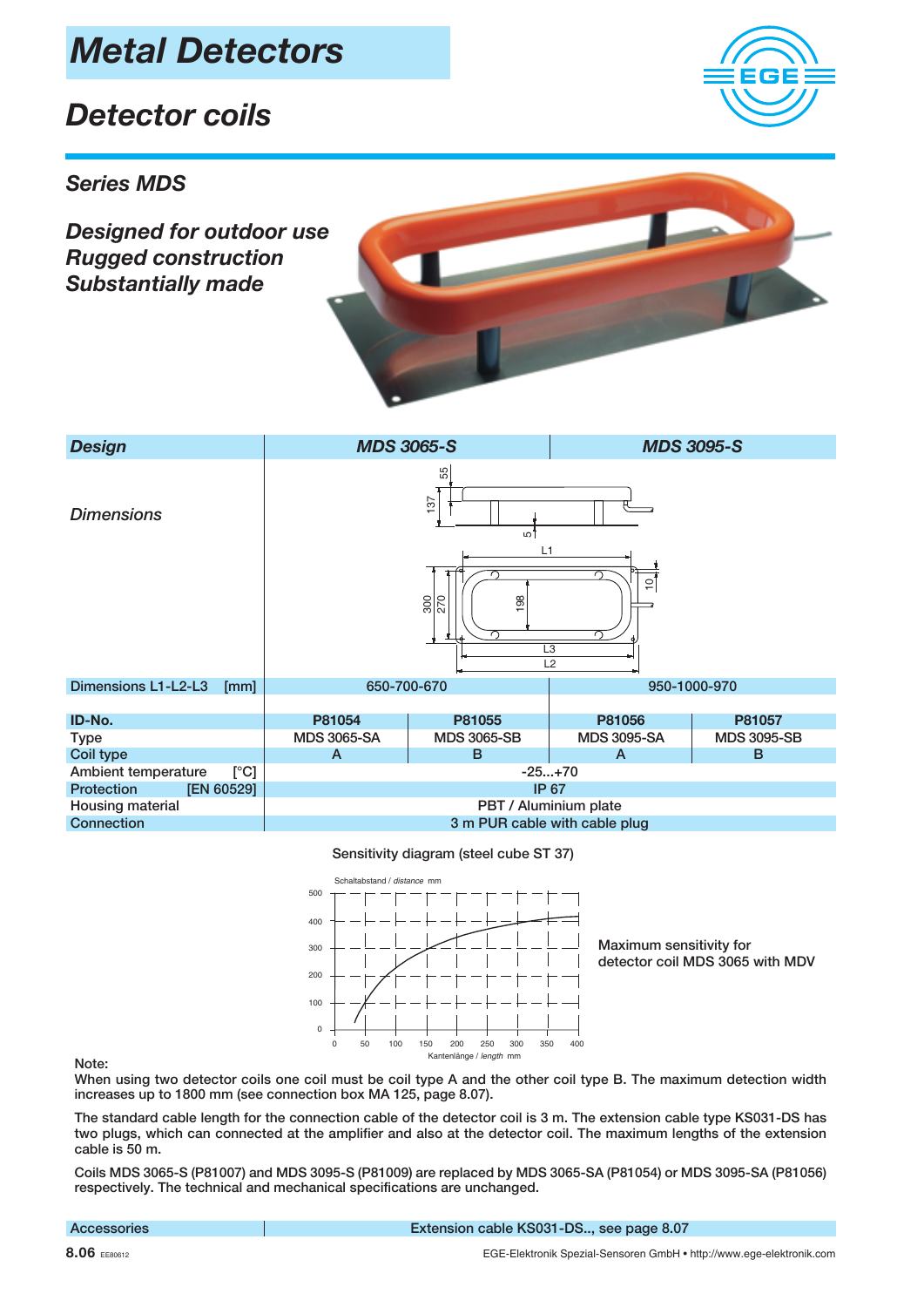

## **Accessories**

#### SUPPLY ISOLATION UNIT NTG 251/255, DTG 24

| <b>Type</b>    | ID-No. | Design          |
|----------------|--------|-----------------|
| <b>NTG 251</b> | P81030 | 230 V AC        |
| <b>NTG 255</b> | P81032 | <b>115 V AC</b> |
| <b>DTG 24</b>  | P81053 | 24 V DC         |

The power supply isolation unit is connected between the power supply and the amplifier MDV… It limits the power supply overvoltage and therefore protects the amplifier against overloading. It is used wherever no overvoltage protection is available, where the power supply takes place via an overhead power transmission network or an unstabilised battery charger, or where high inductive loads, e.g. motors, are directly switched. The power supply isolation unit acts also as an interface filter. The floating changeover output contact is designed to be connected to a power relay. It is not suitable for high loads.



#### CONNECTION BOX MA 125

| <b>Type</b> | ID-No. | Design         |
|-------------|--------|----------------|
| MA 125      | P81058 | Connection box |

By using connection box type MA 125 two detector coils can operate together with one amplifier MDV.... The maximum cable length between one coil and the connection box MA 125 is 3 m.





Housing material Aluminium Mounting size 52 x 113 mm

Connection C16 plug-connection

#### EXTENSION CABLES KS031-DS

| <b>Type</b>       | ID-No. | <b>Design</b>        |
|-------------------|--------|----------------------|
| KS031-DS05        | P81051 | 5 m IP 68            |
| <b>KS031-DS10</b> | P81052 | $10 \text{ m}$ IP 68 |
| KS031-DSXX        | S      | max. 50 m            |

XX: Special length up to 50 m with plug connectors.

The KS031-DS... double-end cable connects in particular the detector coil with an extension cable (watertight) that has on its opposite end a plug for connecting to the MDV... or MU... amplifiers.

MDV 3172 MDS ...S 3 m KS031 DS...  $\Box$ 

The KS031 special connection cable is specially designed for use with the Series 3000 of metal detectors. Due to its solid construction and resistant polyurethane sheath, it will not generate any "cable signals" that could initiate an error signal in the amplifier.